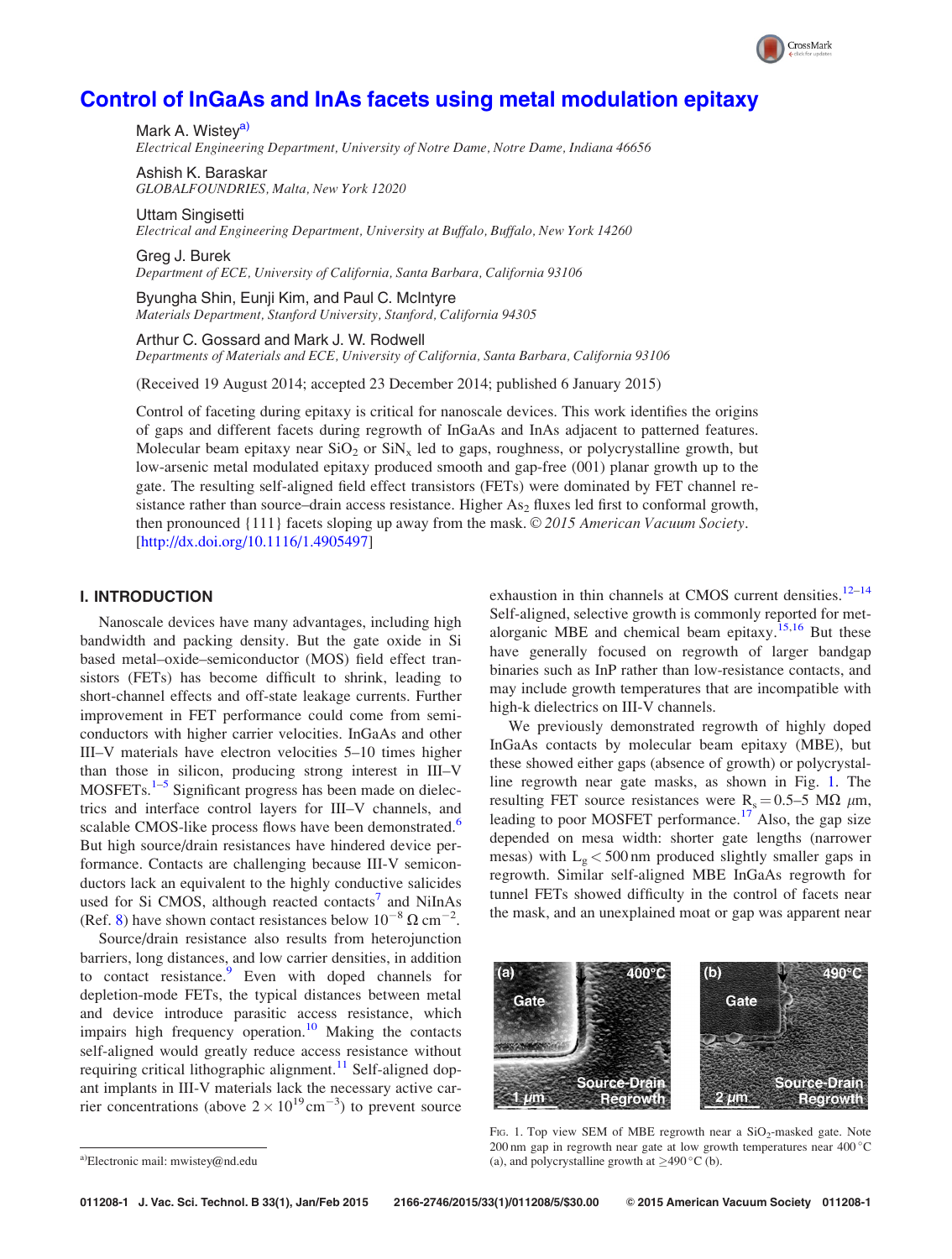<span id="page-1-0"></span>several devices, wider than the gate overhang, similarly reported by Chun.<sup>18</sup>

One possible explanation for this difficulty is a local change in the ratio of group V to group III atom species on the surface. The III/V ratio can greatly affect surface kinetics during epitaxial growth and promote formation of different facets near step edges or raised features such as FET gates. Shen and Nishinaga reported from microprobe reflection high energy electron diffraction (RHEED) analysis that for all InAs growth temperatures, increased arsenic flux led to faster growth on the (111)A plane, producing a flat (001) sur-face,<sup>[19](#page-4-0)</sup> but the reverse was true near  $(111)B$  facets on GaAs.<sup>[20](#page-4-0)</sup> This work studied the mechanisms controlling regrowth next to patterned features in order to prevent gaps and control adjacent facet angles.

#### II. EXPERIMENT

To be specific, we examined the origin of gaps, roughening, and faceting in the regrowth of InGaAs near a  $SiO<sub>2</sub>$ mask, with or without  $\sin x_x$  sidewalls that fully encapsulated a FET metal gate. Two sets of samples were patterned on InGaAs lattice matched to InP, then verified by fabricating FETs. Transmission length methods (TLMs) far from device features did not accurately measure resistance of regrown InGaAs near FET gates,  $17,21$  so all samples in this work used a FET-like geometry.

All regrowths were performed in an Intevac Mod Gen II MBE using a valved arsenic cracker. Growth temperatures were measured using a Modline 3V pyrometer calibrated by k-Space Associates BandiT band edge thermometry. Before regrowth, each patterned sample was exposed to UV ozone for 20 min to remove trace organics and form a sacrificial oxide. It was then dipped in  $1:10$  HCl:  $H<sub>2</sub>O$  for 60 s, followed by a 60 s rinse in deionized water. The wafer was immediately loaded into ultrahigh vacuum and baked at  $200^{\circ}$ C overnight. The wafer was then exposed to thermally cracked  $H_2$  at  $1 \times 10^{-6}$  Torr for 30 min at 420 °C as measured by noncontact thermocouple, with occasional rotation to assure uniform exposure of H from various angles. RHEED showed a clear  $(2 \times 4)$  reconstruction at 200 °C before the regrowth began, indicating a nominally clean surface.

The first set used simple  $SiO<sub>2</sub>$  masks (dummy gates) followed by migration enhanced epitaxy  $(MEE)^{22-27}$  for source/ drain regrowth, to attempt to fill the gaps observed in Fig. [1.](#page-0-0)  $SiO<sub>2</sub>$  masks were patterned by photolithography, and then the wafer was cleaned as above and loaded for regrowth. Group III fluxes were  $In = 9.7 \times 10^{-8}$  and  $Ga = 5.1 \times 10^{-8}$  Torr for  $T_{sub} \leq 540$  °C. Above  $T_{sub} > 540$  °C, In fluxes were increased to compensate for In desorption, calibrated by x-ray diffraction (XRD). As shown in Fig. 2, MEE growth quality improved at higher temperatures, with no gaps near masks, fewer pinholes, and less crosshatching. But facets persisted near masks, and access resistance was 7.7 k $\Omega \mu$ m.<sup>21</sup>

The second set of samples used metal modulation epitaxy  $(MME, Fig. 3)<sup>28</sup>$  $(MME, Fig. 3)<sup>28</sup>$  $(MME, Fig. 3)<sup>28</sup>$  $(MME, Fig. 3)<sup>28</sup>$  $(MME, Fig. 3)<sup>28</sup>$  to force longer and more uniform surface migration regardless of distance from mask. MME is similar to periodic supply epitaxy  $(PSE)^{29}$  $(PSE)^{29}$  $(PSE)^{29}$  but with lower As<sub>2</sub> flux to ensure high group III surface mobility. Since it is necessary to reproduce the geometry, strain, and other local conditions near actual  $FETs$ ,<sup>[17](#page-4-0)</sup> this set used a complete MOSFET gate stack as detailed in Ref. [17](#page-4-0), including  $Al_2O_3$  high-k dielectric and metal gate. The metal was covered by patterned  $SiO<sub>2</sub>$  and encapsulated in conformal 20–30 nm  $SiN<sub>x</sub>$  sidewalls. The  $Al_2O_3$  high-k was etched by dilute KOH, exposing the InGaAs surface for regrowth, leaving the  $SiO_2$ ,  $SiN_x$ , and newly exposed InGaAs intact. The processed wafers were then cleaned and loaded for regrowth as above.

The MME consisted of group III deposition for 3.8 s to grow approximately 2 monolayers of InGaAs, followed by a 15 s pause under the same constant  $As<sub>2</sub>$  flux. This cycle was repeated 80 times to grow 40 nm of InGaAs. The pyrometer reading did not change during the cycle. Unlike traditional MEE at low temperature, the arsenic flux was not interrupted,

FIG. 2. Oblique side (a) and cleaved face  $[(b)-(d)]$  SEM views of MEE regrowth near SiO<sub>2</sub> dummy gates, at different growth temperatures. Above 490 °C, regrowth showed no gaps and fewer pinholes, but facets (arrows) persisted near gates.

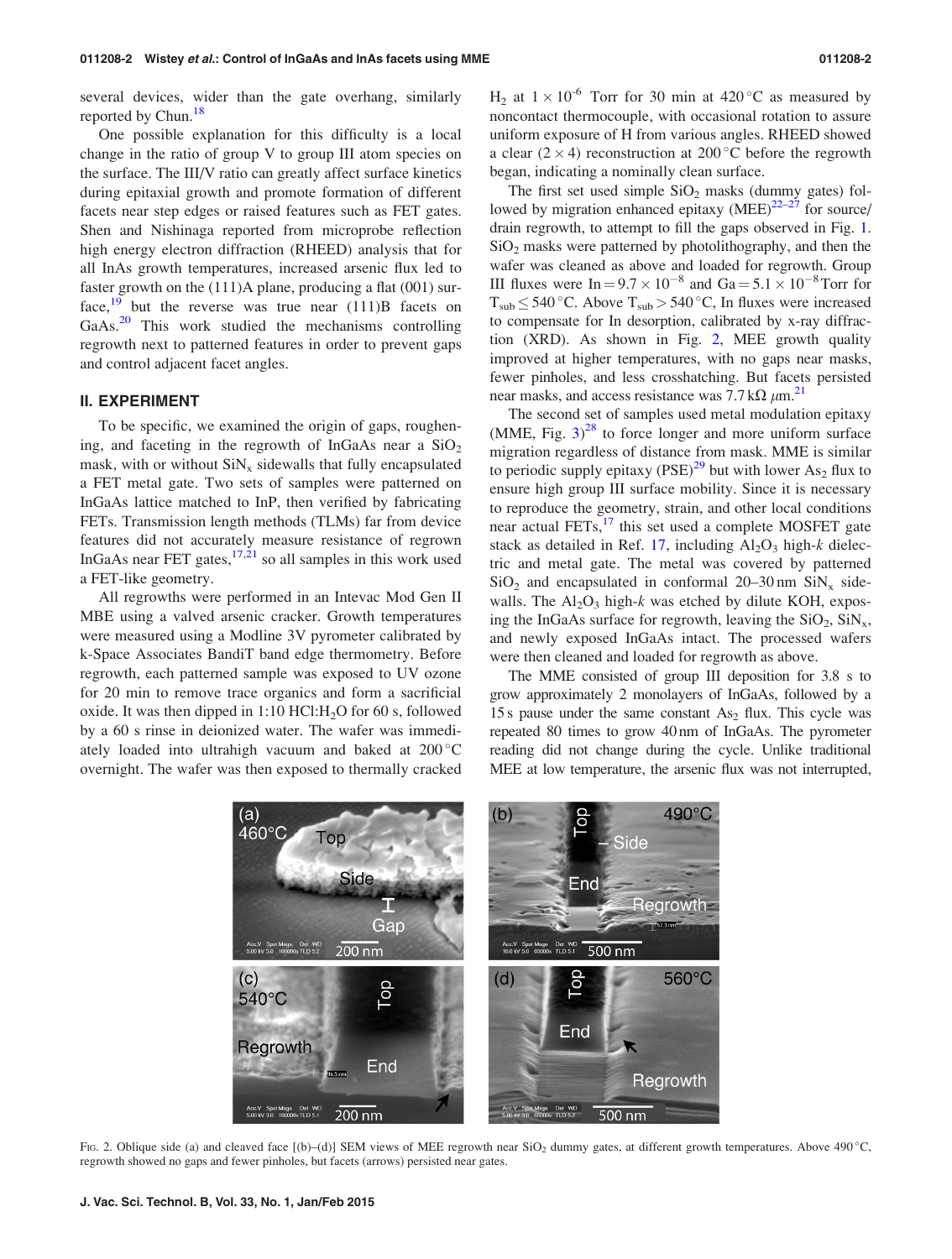<span id="page-2-0"></span>

FIG. 3. (Color online) Typical flux timing diagrams for MBE, MEE, MME, and PSE, and cross section of growth surface at each step. Squares represent  $\sim$ 1 monolayer. The V/III flux ratio is  $\gg$ 1 in MBE and PSE,  $\sim$ 1 in MEE, and <1 in MME. III-on-III (circled) has very high surface mobility for group III adatoms.

since InGaAs would decompose at these temperatures. Total InGaAs group III fluxes (beam equivalent pressure) were  $1.5 \times 10^{-7}$  Torr. Silicon doping was provided simultaneous with each group III pulse, corresponding to a doping level of  $[Si] = 8 \times 10^{19} \text{ cm}^{-3}$  and  $n = 5 \times 10^{19} \text{ cm}^{-3}$  for metal contact resistivities<sup>[30](#page-4-0)</sup> R<sub>c</sub>  $\leq$  2  $\Omega$   $\mu$ m<sup>2</sup>. In contrast with the polycrystalline InGaAs in Ref.  $17$ ,  $R_c$  here was small enough to be neglected for all samples in this work, verified by transmission line methods (TLM) far from FET gates. Arsenic fluxes were  $5.6 \times 10^{-7}$ ,  $1.0 \times 10^{-6}$ ,  $2 \times 10^{-6}$ , and  $5 \times 10^{-6}$  Torr for the respective InGaAs layers, ending with conditions similar to those in Fig.  $2(d)$ . Marker layers of 20 nm In<sub>0.52</sub>Al<sub>0.48</sub>As were grown by conventional MBE with an As<sub>2</sub> flux of  $5 \times 10^{-6}$ Torr. Substrate temperatures were decreased from  $540^{\circ}$ C to  $500^{\circ}$ C during the InAlAs layers, ensuring a smooth and conformal surface and freezing the surface profile of the underlying InGaAs for later analysis. InAlAs lattice matching was verified by XRD measurements of blanket InAlAs films grown under similar conditions. No extra pauses were used before or after the InAlAs, in order to prevent surface profile changes from annealing. The InAlAs was also doped with  $[Si] = 8 \times 10^{19}$  cm<sup>-3</sup>.

RHEED showed a continuous  $(4 \times 2)$  pattern during the first three InGaAs layers, indicating a group III-rich surface. It did not change during the arsenic-only steps, nor from one InGaAs layer to the next, although it did revert to a conventional  $(2 \times 1)$  pattern during the InAlAs layers. RHEED during the fourth InGaAs layer, with highest  $As<sub>2</sub> flux$ , oscillated between group III rich  $(4 \times 2)$  during the group III pulses and group V rich  $\beta$ 2(2  $\times$  4) during the pauses. RHEED during the InAlAs layers was initially spotty with substrate temperatures near 540 °C, but it became streaky again as substrate temperatures approached  $500^{\circ}$ C, indicating a smooth surface.



FIG. 4. Cross section SEM of InGaAs:Si layers grown with increasing As fluxes, separated by InAlAs marker layers. (A) Lowest arsenic flux shows complete (001) planar growth without gaps near gate or  $SiO<sub>2</sub>/SiN<sub>x</sub>$ . (B) Conformal growth. (C) Complete  $\{111\}$  faceting. The conformal  $\text{SiN}_x$  sidewall over the  $SiO<sub>2</sub>$ , Cr, and W is not visible at this resolution. Debris on top was due to sample preparation process.

Figure 4 shows a scanning electron microscopy (SEM) of the sample after FIB cross section. A brief stain etch using dilute HCl was used to distinguish InGaAs from InAlAs. InGaAs with the lowest As<sub>2</sub> flux  $(5 \times 10^{-7} \text{ Torr})$  filled the entire (001) plane right up to the mask. Higher  $As<sub>2</sub>$  fluxes produced a tapered and conformal layer, with no further fill along the gate sidewall. The highest As<sub>2</sub> fluxes ( $5 \times 10^{-6}$ Torr) produced growth terminated by {111} planes sloping up away from the mask. InAlAs layers also showed some thinning next to the mask due to shadowing of source material by the tall gate stack and off-normal MBE cell geometry. There was no visible pileup near the (001)/{111} step edges, which indicates high Ga/In surface mobility on the (001) facet. There was no visible selectivity between  $(111)$ A and  $(111)$ B surfaces, which we interpret as an indication of fully group III rich surfaces. We observed no significant differences in facet angles for masks aligned along (110) or (110). A constant average RHEED intensity suggested there was no Ga droplet formation, and no droplets were visible in SEM.

To verify these results and also test them with InAs, which makes low resistance n-type contacts, we fabricated actual FETs. Source/drain regrowth of a single 50 nm layer of either  $In<sub>0.53</sub>Ga<sub>0.47</sub>As$  or relaxed InAs was done by MME using  $As = 5 \times 10^{-7}$  Torr, then capped with *in-situ* molybdenum and processed into FETs as in Ref. [17](#page-4-0). On-state resistance versus gate length for the InAs-regrown FETs is plotted in Figs.  $5(a)$  and  $5(b)$ . The R<sub>on</sub> data showed that unlike earlier devices, the access resistance (extrapolation to  $95 \pm 50 \Omega$  µm at L<sub>g</sub> = 0) was now a small fraction of total on-state resistance, 600  $\Omega$   $\mu$ m. Total on-state resistivity R<sub>on</sub> was 600  $\Omega$   $\mu$ m for L<sub>g</sub> = 200 nm and InAs contacts, so source and drain resistances are below 50  $\Omega$   $\mu$ m each. Figure 5(c) shows good filling next to the mask for both InAs despite strain relaxation, little to no faceting, and little growth on gate sidewalls. Similar InGaAs growth showed a partial (100) growth followed by a short, shallow slope. MME regrowth of InAs using a higher As<sub>2</sub> flux of  $2 \times 10^{-6}$ Torr showed high-angle slopes in SEM (not shown), possibly [111] facets.



FIG. 5. (a) Total on-state resistance vs gate length (mask finger width)  $L_g$  for InGaAs channel FETs with regrown InAs contacts. (b) Expanded view of (a). Dashed line is fit over 0.2–1.0  $\mu$ m, extrapolated to R<sub>sd</sub>  $\approx$  95  $\Omega$   $\mu$ m at  $L_g = 0$ . (c) Off-normal SEM view of region near gate (white arrow) after InAs MME regrowth and Mo deposition.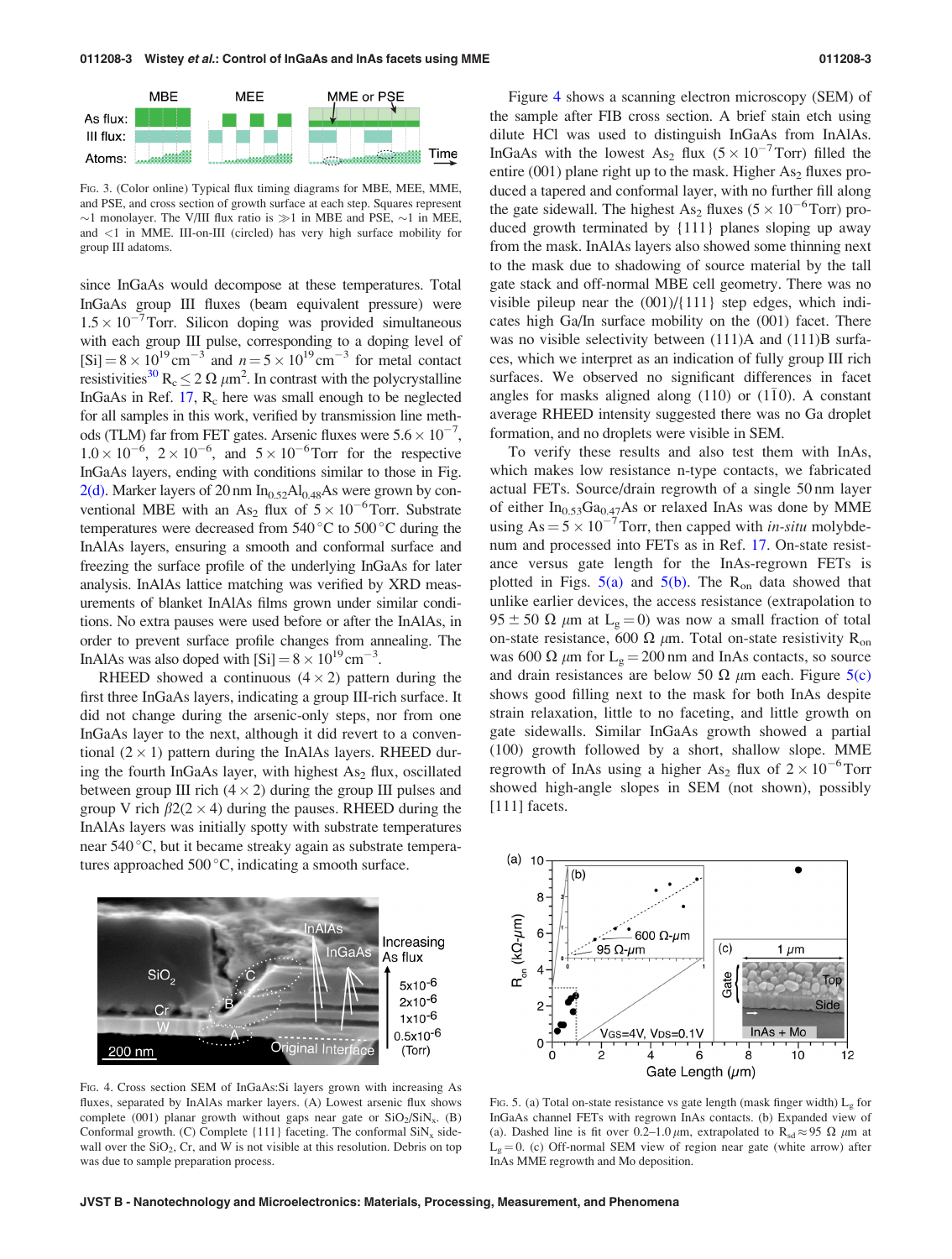

FIG. 6. (Color online) Surface mobility affects facet competition. Planes with high surface mobility suffer a net loss of atoms to planes with stronger bonds. Cases A-C correspond to conditions observed in Fig. [3.](#page-2-0)

### III. DISCUSSION

We interpret these results as follows. Facet competition occurs when adatoms can move from one facet to another, as shown in Fig. 6. The facet with higher surface mobility generally has weaker bonds and loses atoms to its neighbor. From another perspective, the residence time for group III adatoms is longer on a slow-diffusion surface, providing more time for additional atoms to arrive and bond them in place. Thus, the facet with low surface mobility grows thicker but not wider. The facet with high surface mobility gets wider but not thicker as atoms move to a neighboring facet. $31$  Smooth, low-index facets suggest a negligible or negative Schwoebel barrier.

The gaps in regrowth next to surface features can be explained by two separate effects, both based on local changes in the III/V ratio. First, the incorporation mechanisms of As and Ga/In are different. In and Ga tend to migrate on the growth surface, while As tends to evaporate and be replaced. $32$  During growth, tall features (gates) block some  $As<sub>2</sub>$  flux from surrounding areas, while Ga and In continue to migrate until reaching areas with higher  $As<sub>2</sub>$  flux. Second, at growth temperatures much above  $400^{\circ}$ C, In and Ga tend to bond relatively weakly on  $SiO<sub>2</sub>$  or  $SiN<sub>x</sub>$ , so they can readily migrate to neighboring semiconductor. As with shadowing, the III/V ratio is increased locally, as shown in Fig. 7. This mechanism explains the sensitivity to gate length (mask width), since a larger mask area can provide more Ga and In atoms, up to the limit of the surface diffusion length of Ga and In on the dielectric.

Low-As MME prevented both gaps and {111} faceting by strongly increasing the group III surface coverage, and therefore surface mobility, at all distances from the mask. As shown in Fig. [3](#page-2-0), MME alternates between strongly As-rich and III-rich conditions. Regions farther from the gate no longer acted as a sink for group III adatoms since diffusion rates were similar everywhere.



FIG. 7. (Color online) Gap mechanism. (A) Weak adhesion of In and Ga on  $SiO<sub>2</sub>$  leads to migration to neighboring semiconductor surface. (B) Arriving Ga/In atoms locally enrich the III/V ratio, leading to rapid surface diffusion (C). As the III/V ratio decreases farther from gate, growth begins on lowindex facets (D) and eventually becomes planar and As-terminated (E).

Shen and Nishinaga reported that decreased As flux led to migration of atoms from the (001) surface to (111)A planes during InAs growth.<sup>[19](#page-4-0)</sup> This led to the  $(001)$  plane growing wider and {111} planes becoming less pronounced. The opposite was reported for GaAs near  $(111)B$  facets.<sup>[20](#page-4-0)</sup> In contrast, we find that an increased arsenic flux increased faceting of both (111)A and (111)B, and the best gap-free fill next to dielectric-coated features occurred with the lowest arsenic flux. We note there are multiple differences between our growth conditions and Shen's, such as higher growth temperatures, group III-rich pauses for migration enhancement, high Si doping, and  $As<sub>2</sub>$  rather than  $As<sub>4</sub>$ .

We did not observe cusps in the regrowth. We attribute this to sufficiently high surface mobility on the (001) surface under all conditions, so adatoms did not pile up near the {111}-(001) intersections but instead diffused uniformly over the surface. Hata reported that Ga has a surface diffusion length of  $1-8 \mu m$  on GaAs at somewhat higher temperatures  $(560 °C)$ ,<sup>[33](#page-4-0)</sup> and In has an even higher surface mobility than Ga. The lack of a visible cusp sets a lower bound on (001) surface mobility of about 3  $\mu$ m.

Nucleation and growth on the mask, visible in Fig. [2\(a\),](#page-1-0) could change local growth conditions over the course of the growth. The first InGaAs layer could have excess group III atoms migrating from the  $SiO<sub>2</sub>$  cap to the semiconductor surface, but once nucleated, InGaAs on top of the mask would consume group III. However, previously reported devices showed faceting with or without selective growth. $34$  $34$  Although Fig. 4 shows growth on the sides of the mask, other samples did not; yet, they all showed similar faceting next to masks.

The total on-state resistivity places an upper bound of 300  $\Omega$   $\mu$ m on source and drain resistivities. Actual resistivities are likely much lower than this, but scatter in the data precludes a confident extrapolation to  $L_g = 0$ . Even so, this on-state resistance is an order of magnitude better than our previous enhancement-mode MOSFETs.<sup>[17](#page-4-0)</sup>

Finally, we note that the thinning of InAlAs near the mask is insufficient to explain InGaAs faceting. Single layers of InGaAs grown without InAlAs showed the same faceting under similar stoichiometry, such as in Fig.  $2(d)$  and "C" in Fig. [4](#page-2-0). Also, Fig. [4](#page-2-0) clearly shows conformal, nonfaceting InGaAs for  $[As] = 10^{-6}$  Torr even though the underlying InAlAs already has a wedge profile. This rules out InAlAs as the cause of [111] faceting.

### IV. SUMMARY AND CONCLUSIONS

We found that varying growth temperature in both MBE and MEE of InGaAs on InP was insufficient to provide flat, high quality surfaces without gaps near dielectric masks including  $SiO<sub>2</sub>$  and  $SiN<sub>x</sub>$ . Low temperatures left gaps, attributed to a local enhancement of the III/V ratio due to migration of In and Ga from the mask, and possibly shadowing of As by tall features (e.g., FET gate) during growth at lower temperatures. High growth temperatures created rough and defective material near the mask, possibly due to differences in surface mobility of Ga versus In atoms, leading to In-rich growth and strain relaxation.